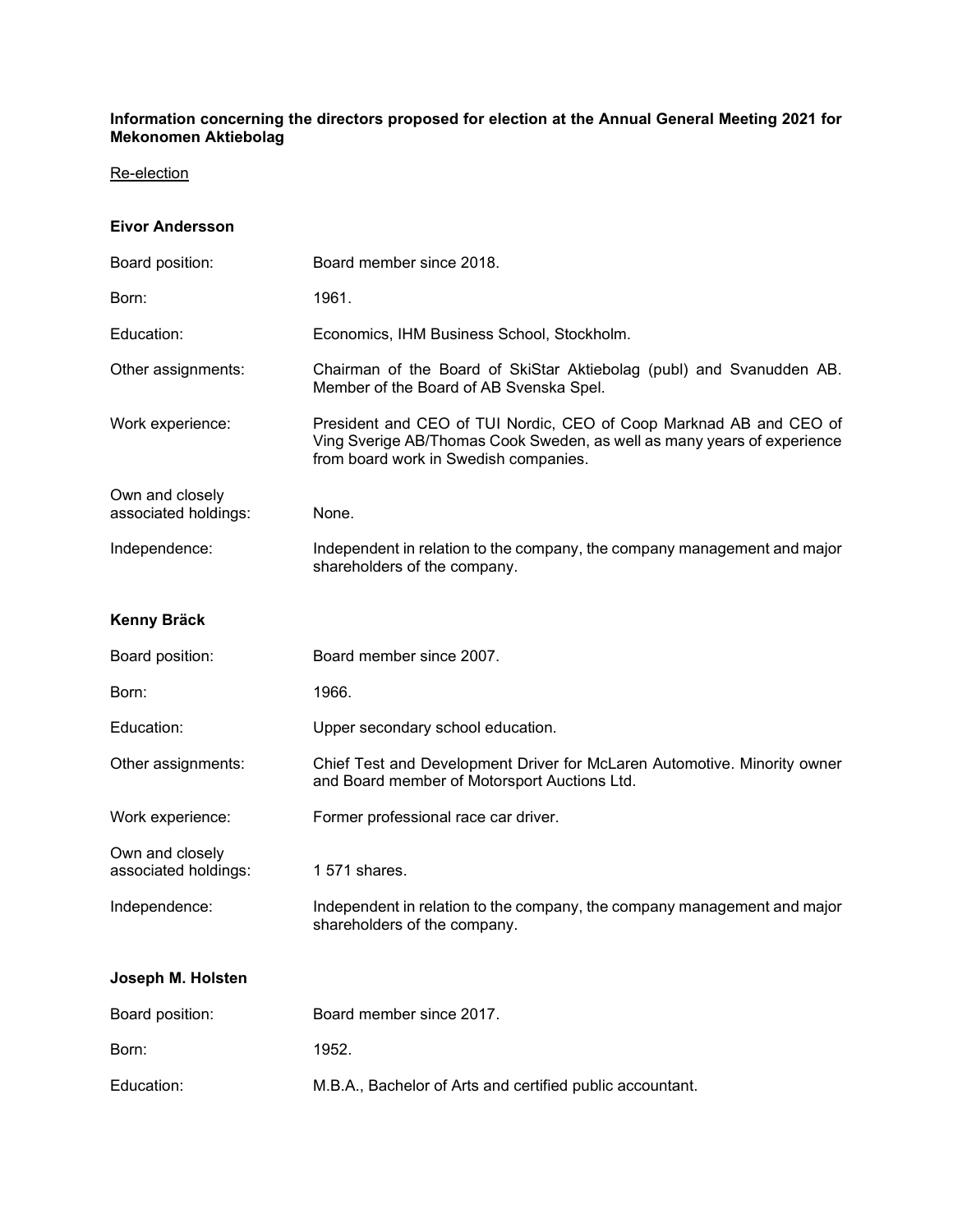| Other assignments:                      | Chairman of the Board of LKQ Corporation. Member of the Board of Covanta<br>Holding Corporation.                                                                                                                           |
|-----------------------------------------|----------------------------------------------------------------------------------------------------------------------------------------------------------------------------------------------------------------------------|
| Work experience:                        | President and CEO of LKQ Corporation. Executive Vice President and COO<br>of U.S. and international operations of Waste Management Inc. Prior to that,<br>auditor at a public accounting firm.                             |
| Own and closely<br>associated holdings: | None.                                                                                                                                                                                                                      |
| Independence:                           | Independent in relation to the company, the company management, but not<br>independent in relation to major shareholders of the company.                                                                                   |
| Magnus Håkansson                        |                                                                                                                                                                                                                            |
| Board position:                         | Board member since 2017.                                                                                                                                                                                                   |
| Born:                                   | 1963.                                                                                                                                                                                                                      |
| Education:                              | Graduate in Business Administration, Stockholm School of Economics, and<br>holds a Master of Science in Management, MIT Sloan School.                                                                                      |
| Other assignments:                      | CEO of MediaMarkt Sverige AB. Chairman of the Board of Tenant & Partner<br>Group AB, GS1 Sweden AB and Impande Foundation Sweden.                                                                                          |
| Work experience:                        | CEO of RNB Retail & Brands AB, CEO of Expert Sverige AB, CFO of KF<br>Group and Consultant at McKinsey & Co. Chairman of the Board of RNB<br>Retail and Brands AB (publ).                                                  |
| Own and closely<br>associated holdings: | None.                                                                                                                                                                                                                      |
| Independence:                           | Independent in relation to the company, the company management and major<br>shareholders of the company.                                                                                                                   |
| Helena Skåntorp                         |                                                                                                                                                                                                                            |
| Board position:                         | Board member since 2004.                                                                                                                                                                                                   |
| Born:                                   | 1960.                                                                                                                                                                                                                      |
| Education:                              | Graduate in Business Administration, Stockholm University.                                                                                                                                                                 |
| Other assignments:                      | Chairman of the Board in Plint Holding AB and Ljung & SJöberg AB. Member<br>of the Board of ByggPartner i Dalarna Holding AB and Cellink AB. Chairman<br>of the board and co-founder of Nielstorp AB and Skåntorp & Co AB. |
| Work experience:                        | President of Lernia AB, President and CEO of SBC Sveriges<br>BostadsrättsCentrum AB, President and CEO of Jarowskij, CFO of Arla and<br>authorised public accountant at Öhrlings/PwC.                                      |
| Own and closely<br>associated holdings: | 3 142 shares.                                                                                                                                                                                                              |